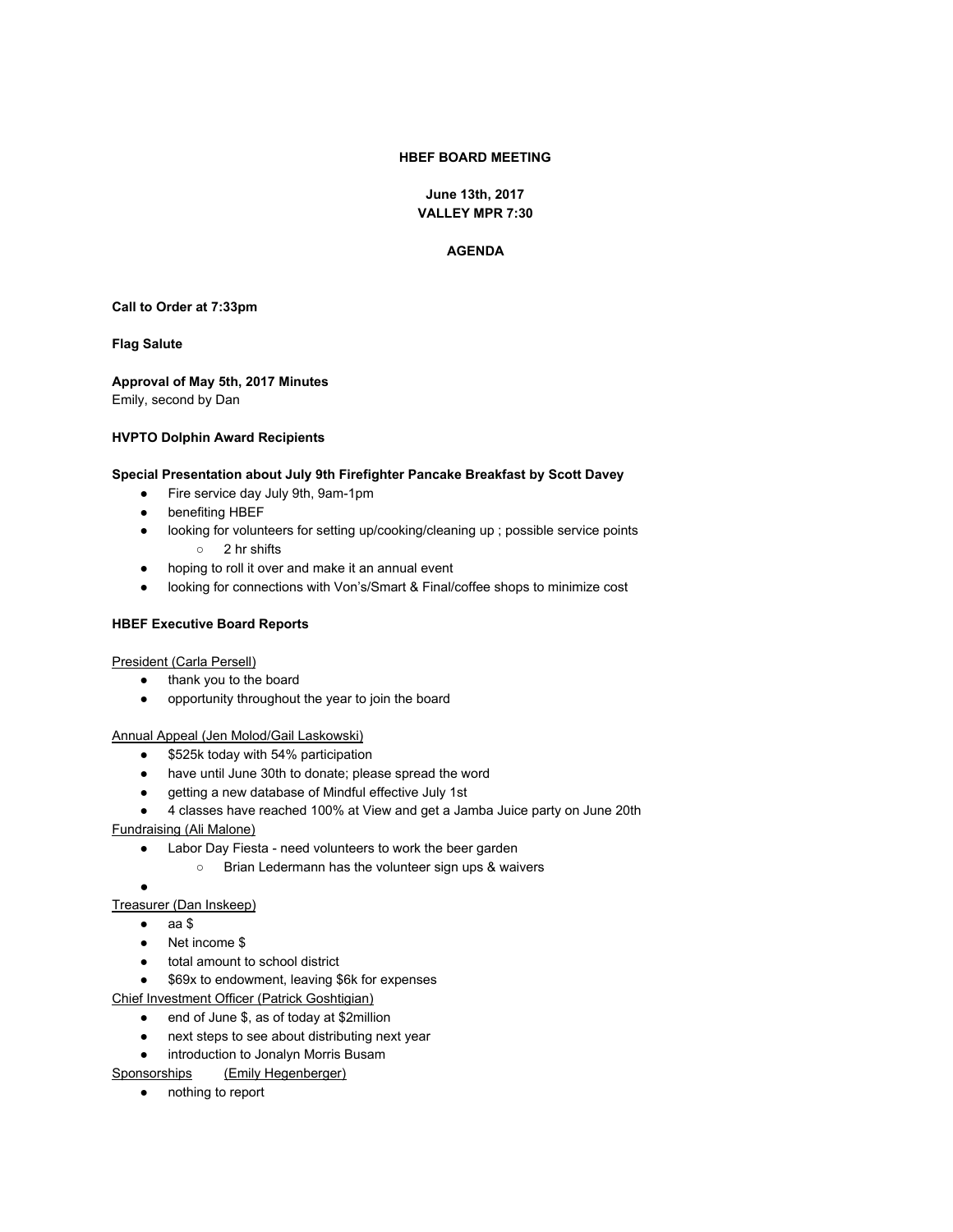# Operations (Alissa Miller)

● nothing to report

# Secretary (Carol Kluthe)

- working on a video for HBEF highlighting our programs
- thank you to Wild Eye Productions & Big Picture Entertainment for dedicating their time

Marketing (Christine Tasto/Stephen McCall)

- working on messaging for next year and trying to
- added 100 people on fb
- went from 300-400 on instagram

# (insert chart from Pat E.)

- class size
- View/Valley libraries (2 teachers)
- 21st Century Technology includes AR, AM, licensing
- music is a new program not on last year
- ●

# **HBEF Board Action**

- 1. Vote to authorize the Treasurer to transfer available funds to the District for use as presented by Superintendent Pat Escalante. This grant in the amount of \$804,869.40 (as of June 12, 2017 & expected to increase by June 30, 2017)
	- 1. gail motioned, Dan seconded. Motion approved
- 2. Elect 2017/18 Board Members as per slate
	- 1. Emily & Dan. Motion approved
- 3. Elect 2017/18 Executive Board Members as per slate
	- 1. Ali motioned, second by Kelly. Motion approved.
	- 2. William C. Miller is elected as Chief Investment Officer (Investments & Endowment) and is authorized to facilitate any and all financial transactions on behalf of the Hermosa Beach Education Foundation Endowment.

Recognition to those stepping down: Brian Ledermann - 8 years Patrick Goshitigian - 7 years Cristina Kabaelo - 4 years Gail Laskowski -

### **HVPTO Reports**

### **Other Reports**

### Superintendent – Pat Escalante

- 17-20 new 1st graders next year (from within district)
- 100% schematics for North; reviewing schematics for View & Valley
- thankful to the support from HBYM & thanks to Regina
- new candidate for art
- library a little stale; will be rebuilt library will be on top floor at North facing west with meeting rooms
- taking out ice plants at View & putting 1st floor on lower level

# School Board Representative – Patti Ackerman

- thank you to all
- graduation on Friday for 8th graders at 5:30pm arrival

## View and Valley Principals – Sylvia Gluck and Kim Taylor

● fantastic 8th-3rd book exchange